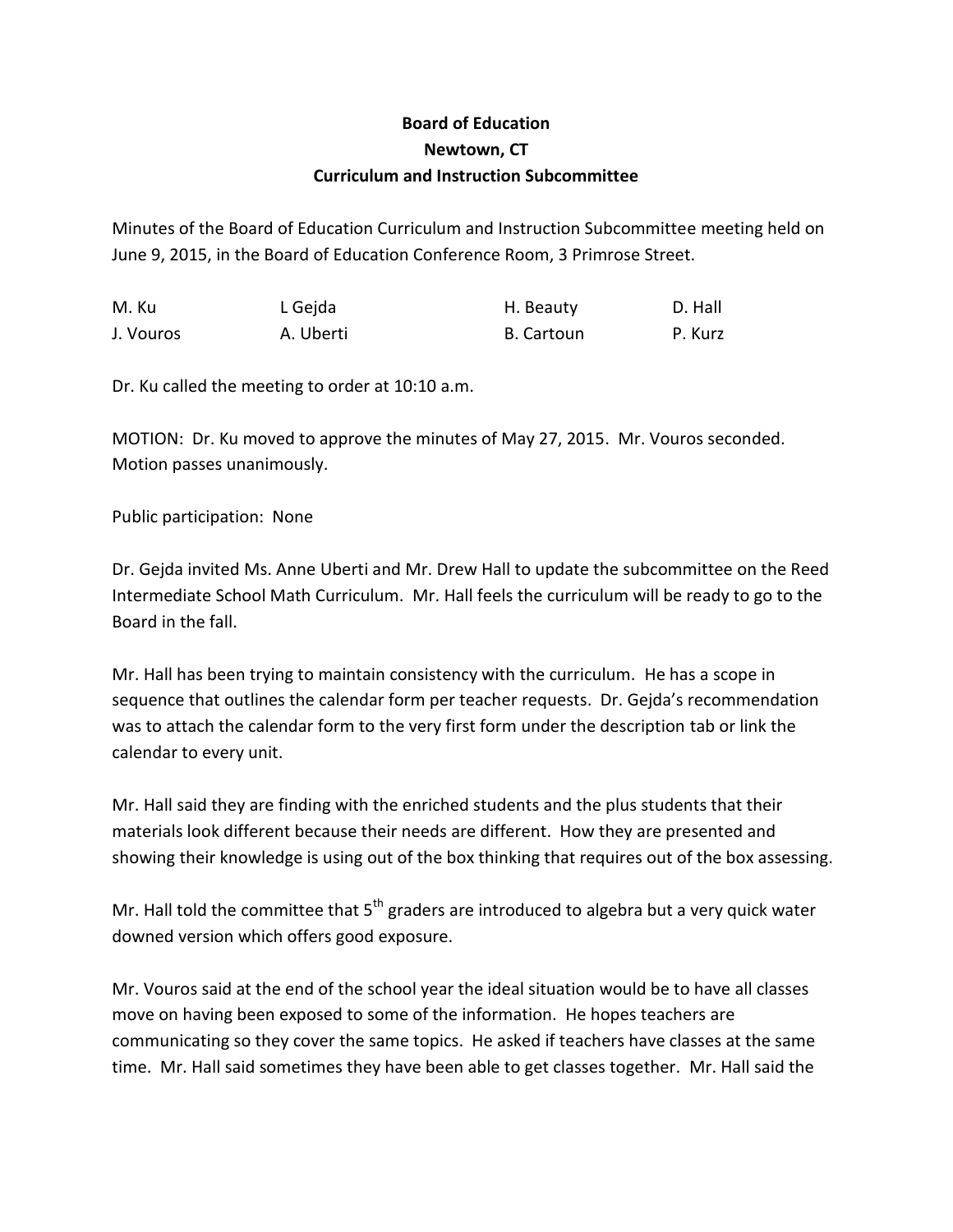language arts teachers have been extremely supportive. Mr. Vouros asked Mr. Hall to thank the language arts teacher for their extra time and planning for these kind of classes.

Mr. Hall said the final three half days of school will be spent with the math plus teachers to get them more in alignment with the curriculum document.

Ms. Uberti said that teachers need a common planning time. She gave them an extra prep period as needed for planning. She told the committee that the teachers did not abuse the time and the time did help more things along.

Dr. Ku asked how this curriculum feeds into the Middle School. Mr. Hall said all the students were tested for algebra and their performance was discussed with the Middle School. The Middle School made decisions and sent letter homes to the parents about where the students would be placed. Dr. Ku said she heard one issue from a parent about their child that was doing really well in the program and thought the program would continue from  $6<sup>th</sup>$  grade to  $7<sup>th</sup>$ grade. Ms. Uberti said we need to clarify this with the Middle School. She said originally only students in the plus would be considered for algebra. Reed did not know there was going to be four levels.

Dr. Ku asked if there was split leveling within the cluster. Ms. Uberti said this should not be happening. Dr. Ku thanked Ms. Uberti and Mr. Hall for a job well done.

Dr. Gejda introduced Ms. Madhuri Jerfy and Mr. Jerfy John along with their son, Aadit Jerfy, and Ms. Dana Totir. They came to the meeting to discuss the possibility of a First Lego League/Robotics here in town. Dr. Gejda said it would be a parent supported program after school. The after school program would give us a sense as to how many students would be interested in such an activity. The Jerfy children participate in a program in Danbury. Their parents would prefer an inside the school day program rather than an after school program.

Mr. John gave a presentation to the committee on the background of robotics. He said robotics is not just building robots. The students attend competitions. Each team member has a different task for competitions and points are given for tasks completed. He said robotics is more about creating an innovative solution for something. The teams are typically given a problem they have to resolve. These competitions provide the students with valuable life/career skills, teamwork, discipline and presentation skills. After Mr. John's presentation Aadit Jerfy demonstrated how the robotic he built operates.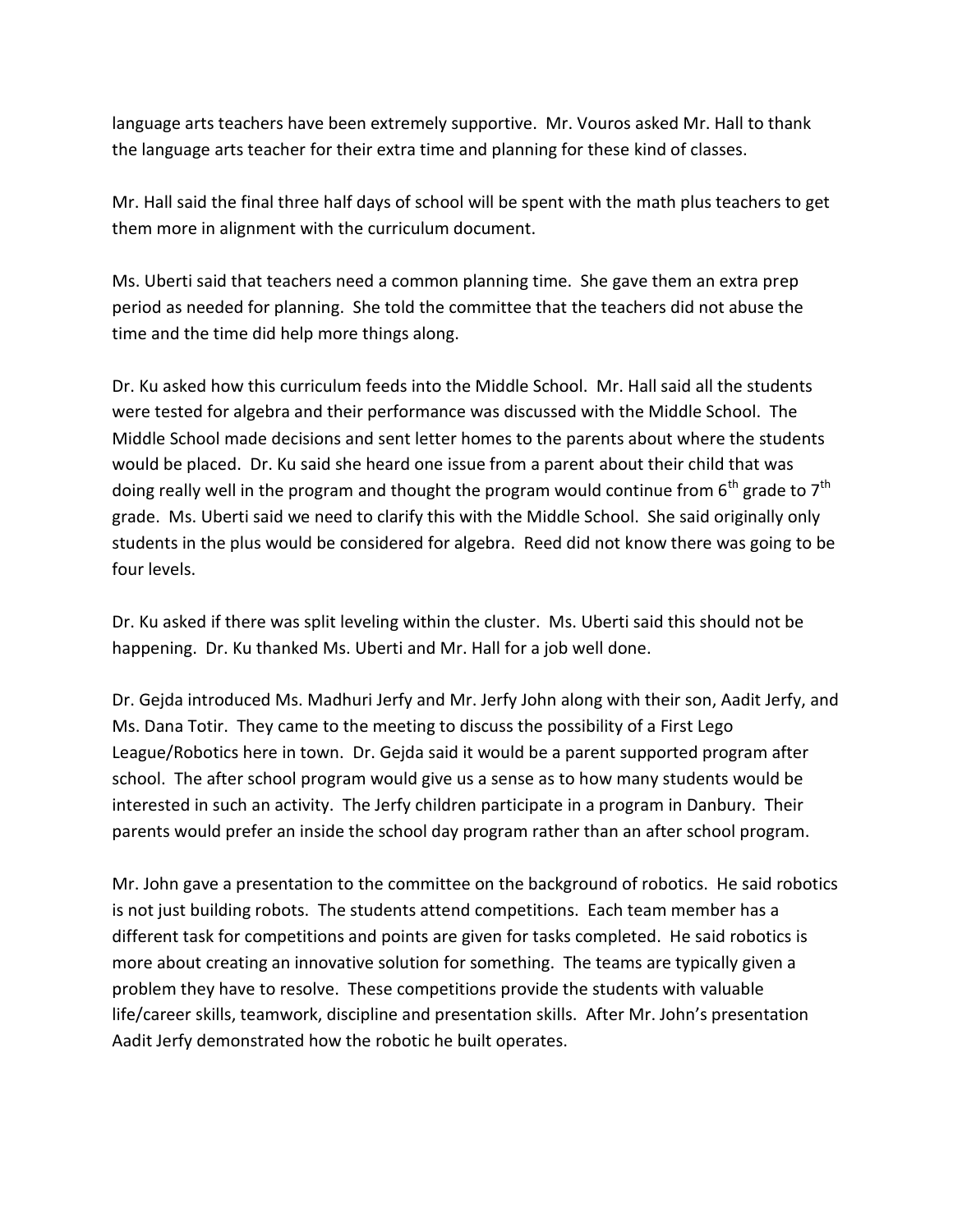Mr. Vouros feels the best place to start this program is within the GATES Program. Mrs. Jerfy told the committee about the robotics program that Mr. Tim McGuire at the Reed Intermediate School holds over the summer. A discussion followed and consensus was the best way to start up a program is after school but the program will compliment what we do with the science stem units. Dr. Gejda told the committee there was a parent from Southington very involved with the robotics program that will come in to speak to the Board but the Board needs to commit and support the program.

Dr. Gejda introduced Ms. Heidi Beauty, Ms. Bonita Cartoun and Ms. Pat Kurz to the subcommittee who came to discuss the Grade 3 and Grade 4 Social Studies Curriculum.

Ms. Cartoun told the subcommittee that 3<sup>rd</sup> grade curriculum has three units. The first unit in the curriculum is a map unit. The second unit is the bulk of the curriculum looking at the northeast geography, culture, economics, history and government. The third and final unit in the curriculum is where students select another region (Midwest, West or South) and compare it to the Northeast. Ms. Cartoun shared the resources that are currently used with this curriculum.

Ms. Kurz presented the  $4<sup>th</sup>$  grade curriculum to the subcommittee. The  $4<sup>th</sup>$  grade studies Connecticut. Ms. Kurz said this study works nicely with the national social studies units presented on theme basis. The students are constantly doing comparisons and become very competent with research in the  $4<sup>th</sup>$  grade. Ms. Kurz said one of the biggest units in the curriculum is on government. The resources for this curriculum were also shared with the subcommittee.

The group told the subcommittee the Grade 3 and 4 Social Studies curriculum should be ready to go to the Board in the fall.

MOTION: Dr. Ku moved to forward Western Studies 1 and 2, Introduction to Western Philosophy and Child Development I and II to the Board. Mr. Vouros seconded. Motion passes unanimously.

IPES, Biology, Chemistry, Physics ( $2<sup>nd</sup>$  Read) will be discussed at the next subcommittee meeting.

Dr. Gejda and Mr. Vouros updated the subcommittee on the GATES Program. She said Ms. Kate Magness will be working with the students from Sandy Hook School and Middle Gate School.